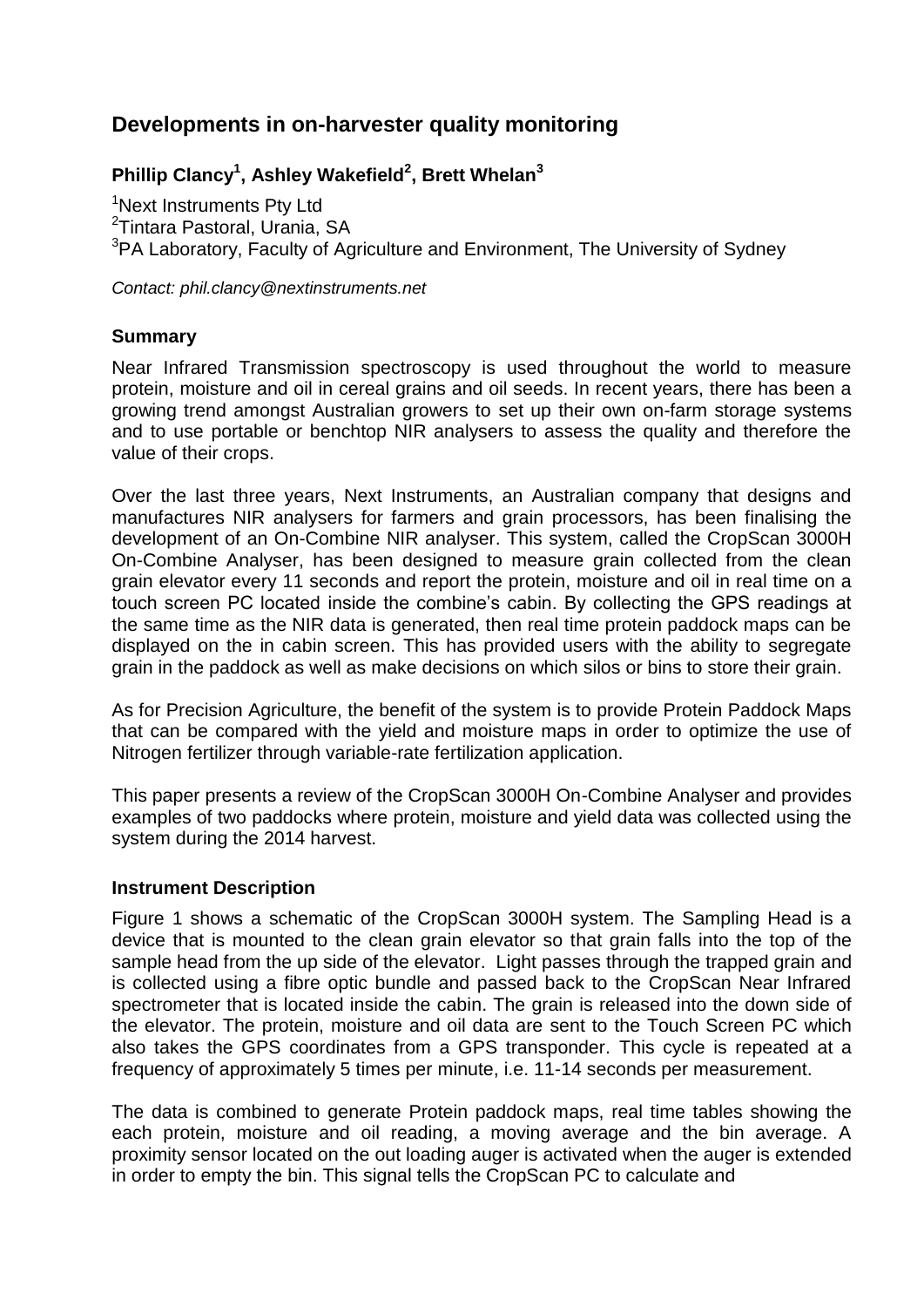

**Figure 1. CropScan 3000H schematic.**

then reset the bin averages. This data is then sent to the Cloud where it can be viewed remotely using a smart phone, an Ipad or a PC located in the office or weighbridge shed.

The first CropScan 2000H On Combine analyser was introduced in 2005. The major developments of the new CropScan 3000H lie in the design of the Sampling Head, the software and communications options. The Sampling Head (Figure 2) has a wide flow chamber with steel flaps located at the top and bottom of the chamber to trap and release the grain. In comparison with the original designs, this new Sample Head has proven to be extremely rugged and reliable. Whereas chocking of the grain was always a problem in previous designs, the new Sampling Head allows grain to flow freely through the system.

The CropScan NIR spectrometer is based on our proven diode array optics and electronics that has been installed in over 1500 benchtop analysers over the last 15 years. The major benefit the CropScan NIR spectrometer lies in that calibrations developed on a master instrument can be transferred to all of our NIR analysers. This means that new calibrations can be download to installed CropScan 3000H analysers around the world. The extremely high performance of this NIR spectrometer is a very important consideration. The system collects the spectral scans in less than 2 seconds where as the total time to collect a reading is 11 seconds due to the time required to fill and empty the chamber. The extremely high signal to noise ratio of our NIR spectrometer enables the CropScan 3000H to collect a large number of data points across the paddock.



 **Figure 2. Sampling Head.**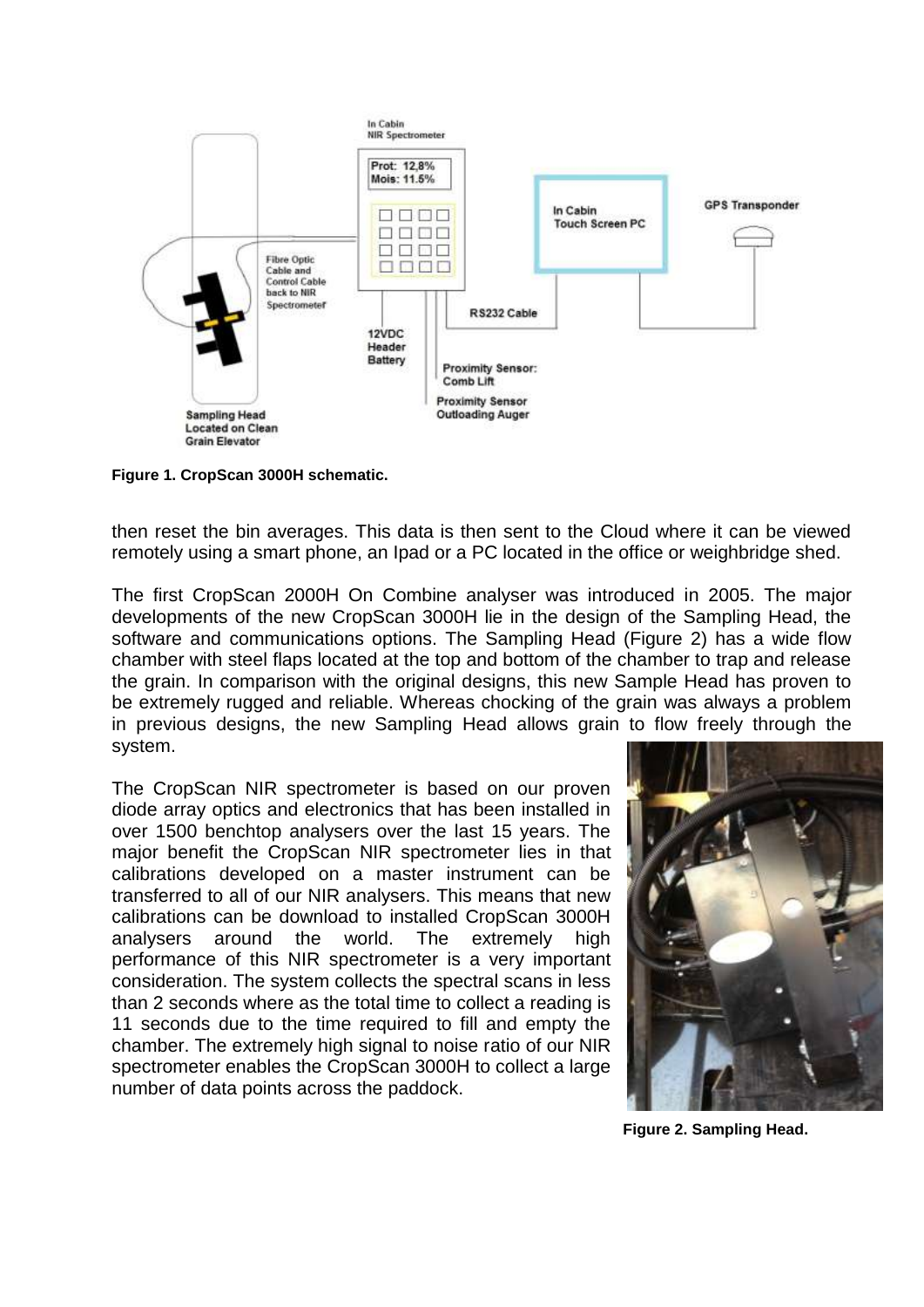Figure 3 shows the user interface on the Touch Screen PC located in the cabin. Real-time protein and moisture readings collected (Figure 3a). Figure 3b shows the real time protein paddock map based on the data from Figure 3a.

Once the data has been posted to the internet, a grower, broker or even a buyer can view the data by connecting to our CropNet web site. Figure 4 shows the CropNet user interface with plots for each bin load shown in real time.



**Figure 3. (a) Protein and moisture in wheat (b) Protein paddock map.**

| Crop                     |           |                      |         | Silo.<br>Product<br>Moisture<br>khit<br>Protein<br><b>Text Weight</b><br>Screenings<br>Net |     | Wheat13B<br>9.16<br>0.00<br>12.53<br>77.75<br>0.38<br>0.00 | CG                 |            |             | Account:nano Logout<br>Company:TopWew2        |  |
|--------------------------|-----------|----------------------|---------|--------------------------------------------------------------------------------------------|-----|------------------------------------------------------------|--------------------|------------|-------------|-----------------------------------------------|--|
| Full Data =              | Sarephy M | Position:            | Paddock | <b>Moleture</b>                                                                            | Oil | Protein                                                    | <b>Test Weight</b> | Screenings | <b>Bist</b> | ᠊<br>$4 - 6$<br><b>Cleaning State</b>         |  |
| <b>Charts</b>            |           | <b>STRAND TOP</b>    |         | $\ddot{ }$                                                                                 |     | 23                                                         | 79.2               |            |             | . .                                           |  |
| Site: as<br>$\mathbf{r}$ | tä        | <b>Hiladad CTR</b>   |         | 11                                                                                         |     | 921                                                        | 74.5               |            |             | 夏山                                            |  |
|                          | ы         | Illinoid S38         |         | ٠                                                                                          |     | 11.8                                                       | 77.2               |            |             | $H =$                                         |  |
| <b>Storage Bins:</b>     | ū         | <b>IIINeat 138</b>   |         | 11                                                                                         |     | Ħ                                                          | 10.7               |            |             |                                               |  |
| <b>VEL</b>               | u         | <b>Illhuat SSB</b>   |         | 0.0                                                                                        |     | 11.6                                                       | 77.1               |            |             |                                               |  |
|                          | Ħ         | <b>Hillwood T.TE</b> |         | $\lambda$                                                                                  |     | 12.4                                                       | 867                |            |             |                                               |  |
| ùб.                      |           | Illinoid S3B         |         | 1.1                                                                                        |     | 位变                                                         | 77.1               |            |             | 女性の方                                          |  |
|                          |           | 10 hours 1:32:       |         | ÿ                                                                                          |     | 业工                                                         | 16                 |            |             | 19. 19. 11. 9. 9. 0. 0. 0                     |  |
| St.                      |           | 3054x4132            |         | k1                                                                                         |     | 设备                                                         | 77.7               |            |             |                                               |  |
|                          |           | 31 local 530         |         | $\frac{1}{2}$                                                                              |     | tz n                                                       | 741                |            |             | <b>TR</b> will be receive to                  |  |
| ici.                     |           | Hihaatt38            |         | ¥.                                                                                         |     | 412                                                        | 782                |            |             | Tage                                          |  |
|                          |           | Illinoid 138         |         | 11                                                                                         |     | 52.51                                                      | 78.3               |            |             | <b><i><u>AMONTON COMP</u></i></b><br>٠<br>tu: |  |
| <b>BWA</b>               |           | <b>III head 138</b>  |         | 9.4                                                                                        |     | 12.6                                                       | 76.6               |            |             |                                               |  |
|                          |           | <b>IIIhaat C38</b>   |         | 35                                                                                         |     | 65.2                                                       | 18                 |            |             |                                               |  |
| <b>ick</b>               |           | Illhead 138          |         | 12                                                                                         |     | title                                                      | 18.9               |            |             |                                               |  |
|                          |           | <b>Image(38)</b>     |         | 1.3                                                                                        |     | 91.0<br>m                                                  | 78.8               |            |             | 在する大変の方がす                                     |  |
|                          |           |                      |         |                                                                                            |     |                                                            |                    |            |             |                                               |  |

**Figure 4. CropNet screen.**

#### **Precision Agriculture**

As for the relevance to Precision Agriculture, there are a number of angles where benefits can be identified.

- o The ability to monitor grain quality at a high spatial density means that differential harvesting or storage partitioning based on quality parameters becomes possible.
- o Taking it a step further and mapping the data means that in combination with yield and moisture maps, true site-specific gross margin maps can be created.
- o By knowing that for every 1kg of protein produced, there is 0.175kg of Nitrogen removed from the soil, then N-removal maps can be constructed and used in mass-balance fertiliser requirement calculations.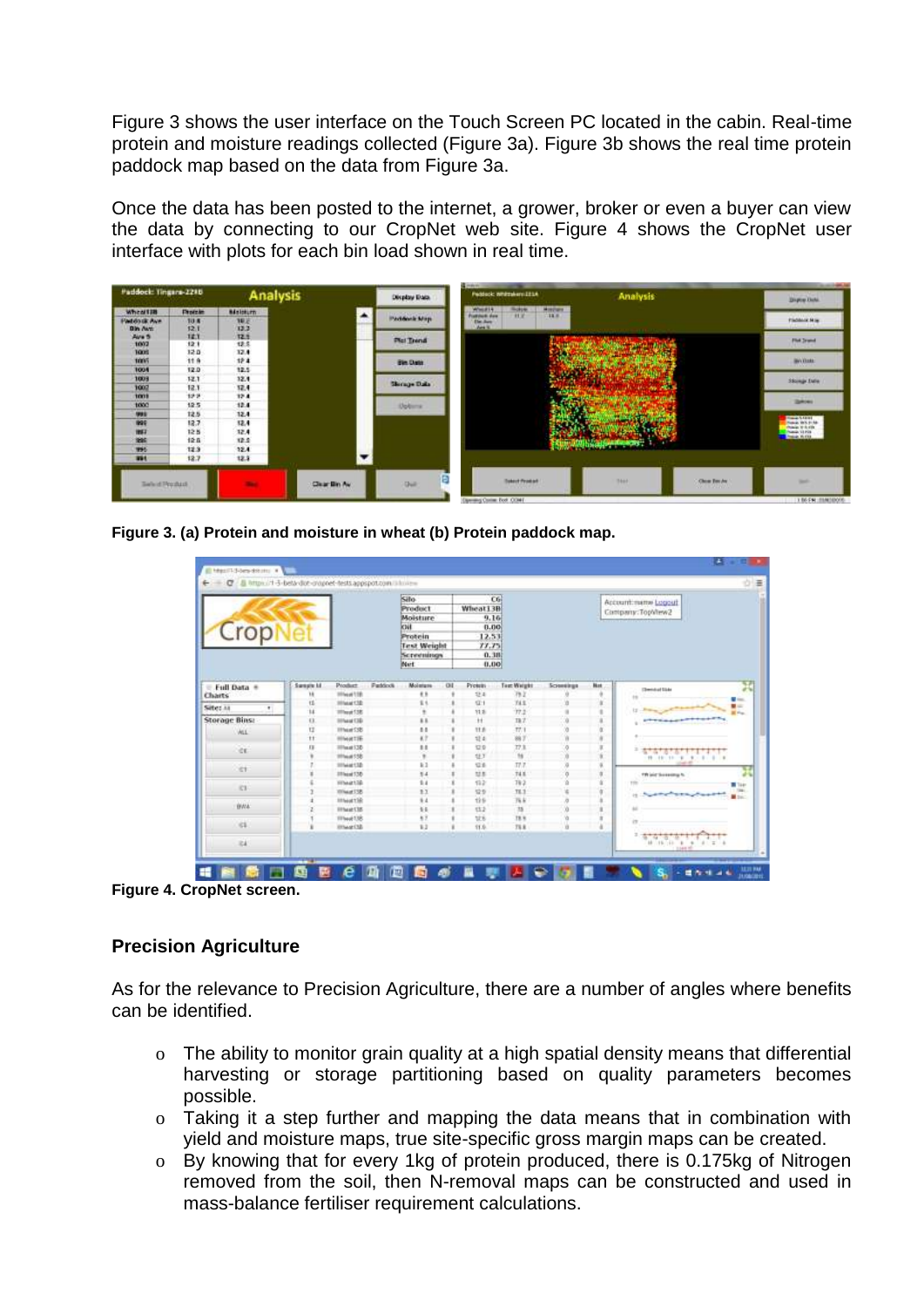- o The full impact of N trials or VRA applications on crop production and profitability can be accounted.
- o Overlaying protein paddock maps with yield and other data can provide diagnostic insights into the changes in availability and uptake of Nitrogen from across a paddock.

An example of the payback potential for farmers using the CropScan 3000H for in field segregation and blending are shown below.



Figure 5. Protein Paddock Maps, a) 221A, b) 221B.

- **Paddocks 221A & 221B**
- **Total area 185ha**
- **Average Yield = 4.5t/ha =832.5t**
- **Top Half of each paddock was reading below 10.5% protein**
- **Bottom half of paddock was reading above 10.5% protein**
- **By blending we delivered 17 out of 18 truck loads as APW grade over ASW**
- **Increased Profit by blending:**
- **= \$6900 \$37.29/ha**

These two paddocks shown in figures 5a and 5b were stripped such that the grain was segregated based on the protein readings from the CropScan 3000H analyser. The low protein grain, ie, ASW grade, was placed into one field bin where as the higher protein grain, ie, APW grade was placed into a second bin. The grain from the two bins were then loaded into the truck so that the protein level averaged out to be above 10.5%, ie, APW grade. The grower reported that 17 out of 18 loads taken to the Viterra silo, were accepted as APW. The grower believed that without in field segregation and blending there would most likely have been 9 ASW and 9 APW loads. As such he estimated that he received an extra \$6900 revenue from these two paddock or \$37.29/ha.

The agronomic insights afforded by the final point are based on the observation that the relationship between protein and yield is in general considered to be the result of a process whereby the total grain protein is diluted to a site-specific extent by the total carbohydrate stored in the seeds. The total grain protein and the total carbohydrate production are predominantly driven by soil Nitrogen and moisture availability. Increasing N supply in N-limited situations with a non-limiting soil moisture supply will predominantly increase grain yield, while where soil moisture is severely limited, the same changes to N supply will be predominantly focused into increased protein.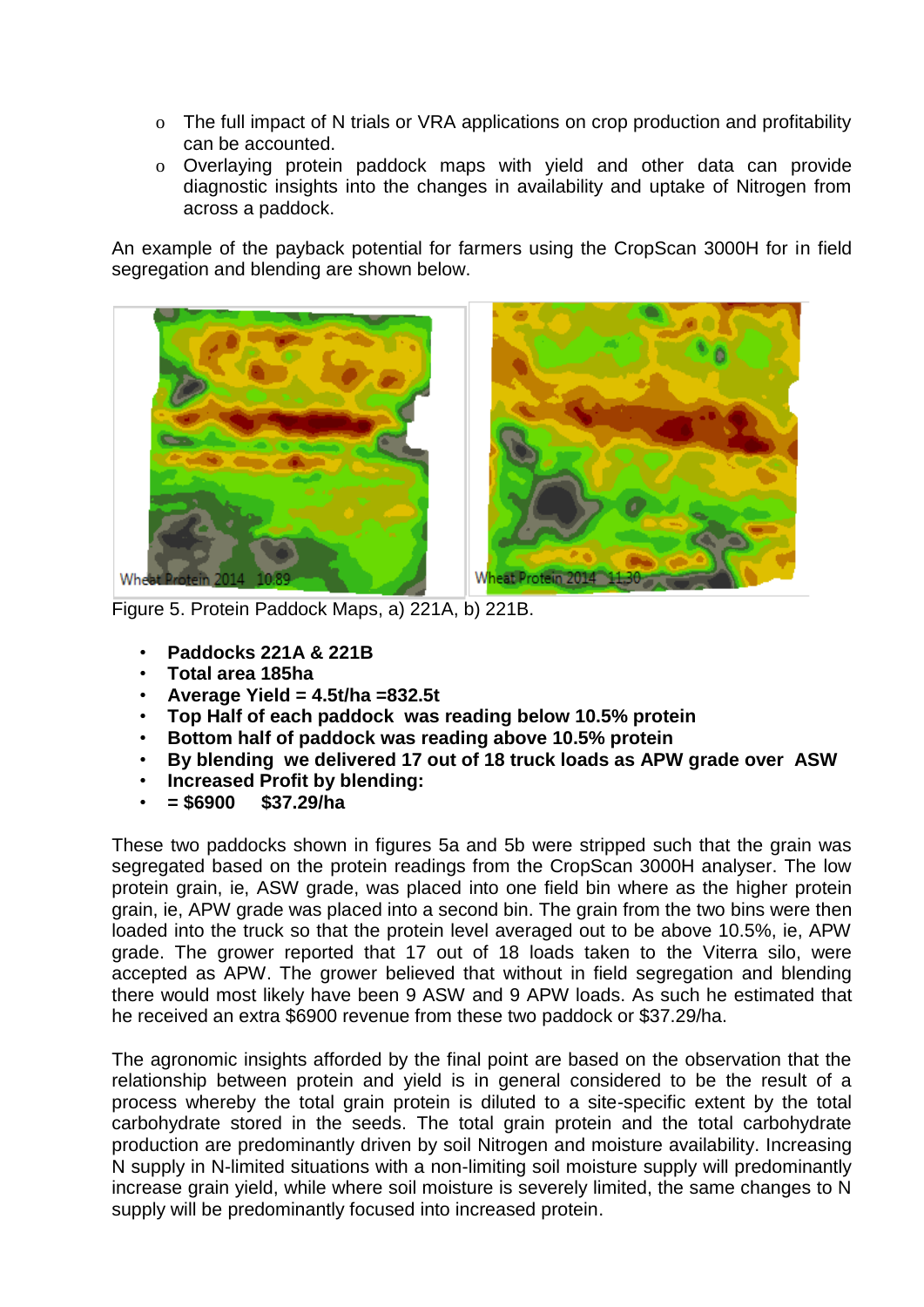Protein, moisture and yield data collected from two paddocks on the York Peninsula during the 2014 harvest are used to explore this potential benefit. The data is shown in Figures 6 and 7. It can be seen from Figure 6a and 6b that there is a significant inverse relationship between the yield and protein at the whole paddock scale  $(r = -0.46)$ . This general relationship follows the dilution theory, and given the average protein content for the paddock is relatively low (10.3%) for a variety with AH classification, suggests that in general the N-supply was limited and an increase in N across the paddock would be warranted

However, a closer look using local correlation analysis (Figures 6d and 6e) shows that within this paddock the areas where the relationship is significantly negative are areas where the yield is lower than average and the protein higher than average. In these areas it appears that effective access to N has been relatively uniform within the area but the access to available moisture has been variably limited by soil/landscape conditions. Applying more N in these areas within the paddock, before ascertain the cause of the yield reduction, may be a waste.

A neighboring paddock shows a slightly different story. It can be seen from the maps in Figure 7a and 7b that there is little relationship obvious between the yield and protein at the whole paddock scale  $(r = -0.02)$  and the implications for N management are difficult to extract. On closer examination with the local correlation analysis (Figure 7d and 7e) it



**Figure 6. Data for paddock 146B (a) wheat yield, (b) grain protein, (c) grain moisture, (d) local correlation between yield and protein, (e) local areas with significant correlation values.**